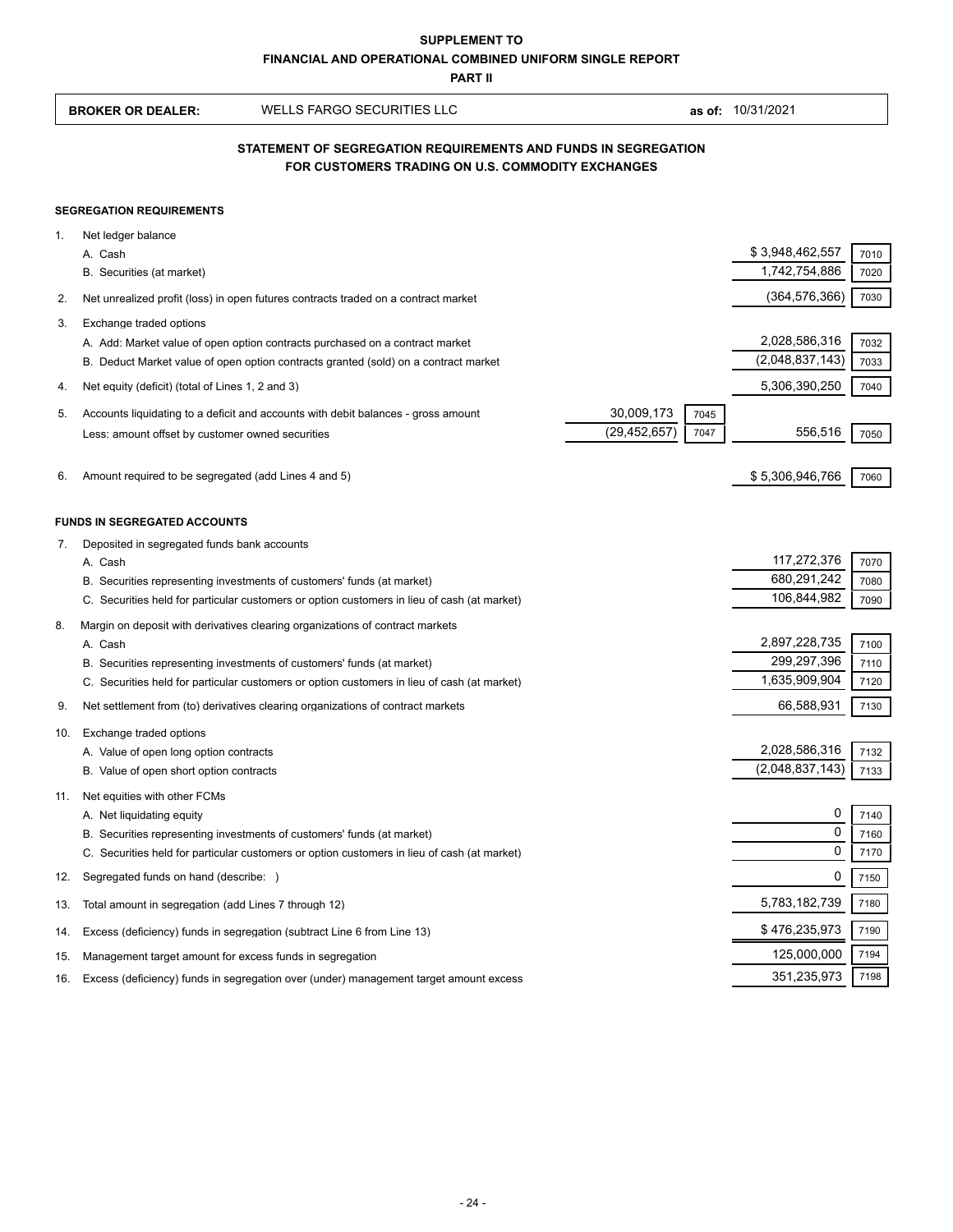**PART II**

|     | <b>BROKER OR DEALER:</b>                                                                                                               | WELLS FARGO SECURITIES LLC                                                                                                                                                                                                                                                               |                                                  | as of: 10/31/2021                             |                      |  |  |  |
|-----|----------------------------------------------------------------------------------------------------------------------------------------|------------------------------------------------------------------------------------------------------------------------------------------------------------------------------------------------------------------------------------------------------------------------------------------|--------------------------------------------------|-----------------------------------------------|----------------------|--|--|--|
|     | STATEMENT OF CLEARED SWAPS SEGREGATION REQUIREMENTS AND<br>FUNDS IN CLEARED SWAPS CUSTOMER ACCOUNTS UNDER 4D(F) OF THE CEA             |                                                                                                                                                                                                                                                                                          |                                                  |                                               |                      |  |  |  |
|     | <b>Cleared Swaps Customer Requirements</b>                                                                                             |                                                                                                                                                                                                                                                                                          |                                                  |                                               |                      |  |  |  |
| 1.  | Net ledger balance<br>A. Cash<br>B. Securities (at market)                                                                             |                                                                                                                                                                                                                                                                                          |                                                  | \$7,541,084,311<br>10,003,099,045             | 8500<br>8510         |  |  |  |
| 2.  | Net unrealized profit (loss) in open cleared swaps                                                                                     |                                                                                                                                                                                                                                                                                          |                                                  | (4,211,695,988)                               | 8520                 |  |  |  |
| 3.  | Cleared swaps options                                                                                                                  |                                                                                                                                                                                                                                                                                          |                                                  |                                               |                      |  |  |  |
|     |                                                                                                                                        | A. Market value of open cleared swaps option contracts purchased<br>B. Market value of open cleared swaps option contracts granted (sold)                                                                                                                                                |                                                  | 0<br>0                                        | 8530<br>8540         |  |  |  |
| 4.  | Net equity (deficit) (add lines 1, 2 and 3)                                                                                            |                                                                                                                                                                                                                                                                                          |                                                  | 13,332,487,368                                | 8550                 |  |  |  |
| 5.  | - gross amount<br>Less: amount offset by customer owned securities                                                                     | Accounts liquidating to a deficit and accounts with debit balances                                                                                                                                                                                                                       | \$172,888,386<br>8560<br>(172, 707, 014)<br>8570 | 181,372                                       | 8580                 |  |  |  |
| 6.  |                                                                                                                                        | Amount required to be segregated for cleared swaps customers (add lines 4 and 5)                                                                                                                                                                                                         |                                                  | 13,332,668,740                                | 8590                 |  |  |  |
| 7.  | <b>Funds in Cleared Swaps Customer Segregated Accounts</b><br>A. Cash                                                                  | Deposited in cleared swaps customer segregated accounts at banks<br>B. Securities representing investments of cleared swaps customers' funds (at market)<br>C. Securities held for particular cleared swaps customers in lieu of cash (at market)                                        |                                                  | \$655,724,561<br>70,027,677<br>985,411,226    | 8600<br>8610<br>8620 |  |  |  |
| 8.  | A. Cash                                                                                                                                | Margins on deposit with derivatives clearing organizations in cleared swaps customer segreated accounts<br>B. Securities representing investments of cleared swaps customers' funds (at market)<br>C. Securities held for particular cleared swaps customers in lieu of cash (at market) |                                                  | 2,523,224,393<br>779,962,491<br>9,017,687,819 | 8630<br>8640<br>8650 |  |  |  |
| 9.  | Net settlement from (to) derivatives clearing organizations                                                                            |                                                                                                                                                                                                                                                                                          |                                                  | (99, 727, 001)                                | 8660                 |  |  |  |
| 10. | Cleared swaps options<br>A. Value of open cleared swaps long option contracts<br>B. Value of open cleared swaps short option contracts |                                                                                                                                                                                                                                                                                          |                                                  | 0<br>0                                        | 8670<br>8680         |  |  |  |
| 11. | Net equities with other FCMs<br>A. Net liquidating equity                                                                              | B. Securities representing investments of cleared swaps customers' funds (at market)<br>C. Securities held for particular cleared swaps customers in lieu of cash (at market)                                                                                                            |                                                  | 0<br>0<br>0                                   | 8690<br>8700<br>8710 |  |  |  |
| 12. | Cleared swaps customer funds on hand (describe: )                                                                                      |                                                                                                                                                                                                                                                                                          |                                                  | 0                                             | 8715                 |  |  |  |
| 13. |                                                                                                                                        | Total amount in cleared swaps customer segregation (add lines 7 through 12)                                                                                                                                                                                                              |                                                  | 13,932,311,166                                | 8720                 |  |  |  |
| 14. |                                                                                                                                        | Excess (deficiency) funds in cleared swaps customer segregation (subtract line 6 from line 13)                                                                                                                                                                                           |                                                  | \$599,642,426                                 | 8730                 |  |  |  |
| 15. |                                                                                                                                        | Management target Amount for Excess funds in cleared swaps segregated accounts                                                                                                                                                                                                           |                                                  | \$360,000,000                                 | 8760                 |  |  |  |
| 16. |                                                                                                                                        | Excess (deficiency) funds in cleared swaps customer segregated accounts over (under) management target excess                                                                                                                                                                            |                                                  | \$239,642,426                                 | 8770                 |  |  |  |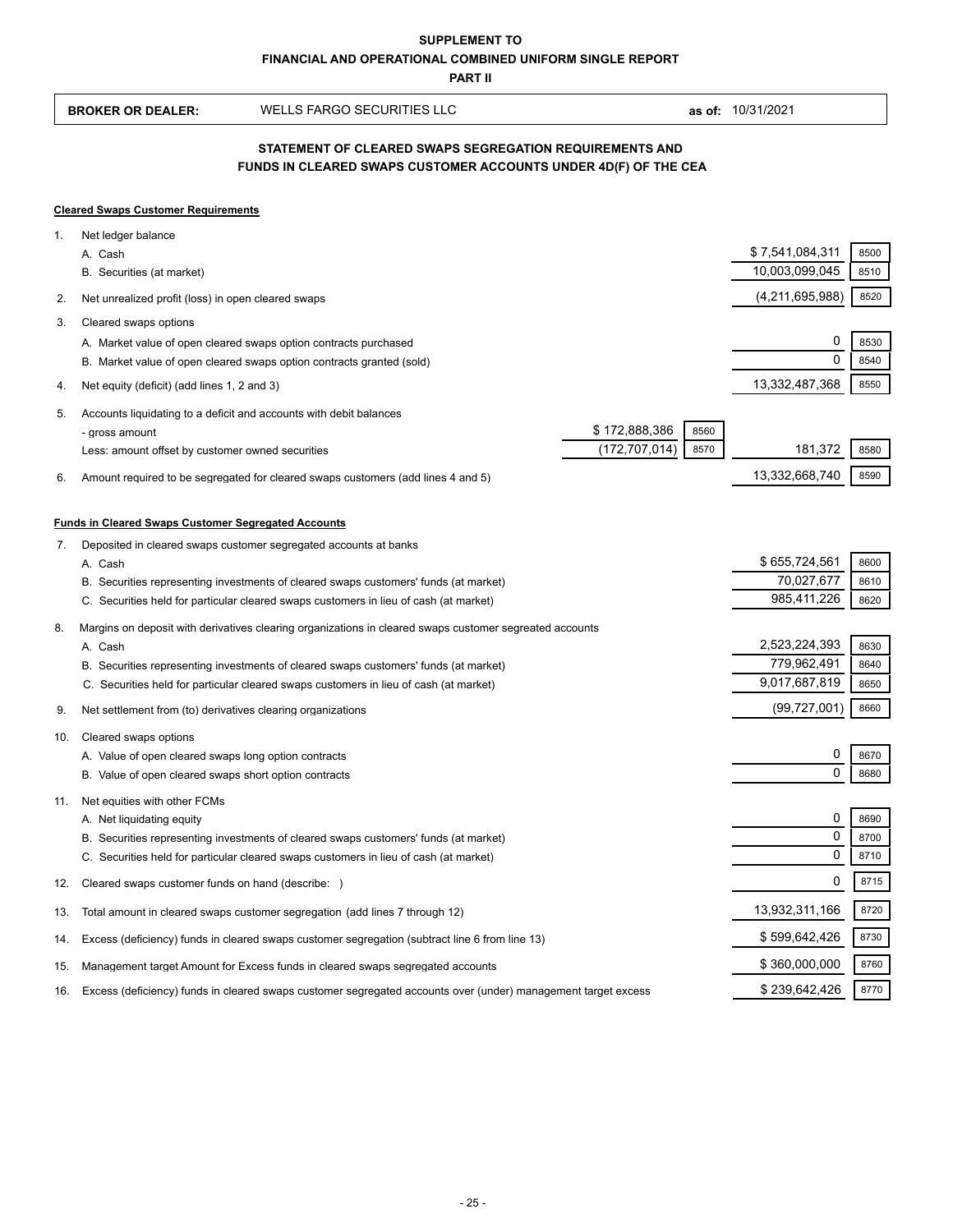**SUPPLEMENT TO**

**FINANCIAL AND OPERATIONAL COMBINED UNIFORM SINGLE REPORT**

**PART II**

|                                                                                                                                                                          | <b>BROKER OR DEALER:</b>                                            | WELLS FARGO SECURITIES LLC                                                                                                                                            |                                 | as of: 10/31/2021     |  |  |  |  |
|--------------------------------------------------------------------------------------------------------------------------------------------------------------------------|---------------------------------------------------------------------|-----------------------------------------------------------------------------------------------------------------------------------------------------------------------|---------------------------------|-----------------------|--|--|--|--|
| STATEMENT OF SEGREGATION REQUIREMENTS AND FUNDS IN SEGREGATION<br><b>FOR CUSTOMERS' DEALER OPTIONS ACCOUNTS</b>                                                          |                                                                     |                                                                                                                                                                       |                                 |                       |  |  |  |  |
|                                                                                                                                                                          |                                                                     |                                                                                                                                                                       |                                 | \$0<br>7200           |  |  |  |  |
| 1.                                                                                                                                                                       | Amount required to be segregated in accordance with 17 CFR 32.6     |                                                                                                                                                                       |                                 |                       |  |  |  |  |
| 2.                                                                                                                                                                       | Funds/property in segregated accounts                               |                                                                                                                                                                       |                                 |                       |  |  |  |  |
|                                                                                                                                                                          | A. Cash<br>B. Securities (at market value)                          |                                                                                                                                                                       | \$0<br>7210<br>$\Omega$<br>7220 |                       |  |  |  |  |
|                                                                                                                                                                          | C. Total funds/property in segregated accounts                      |                                                                                                                                                                       |                                 | 0<br>7230             |  |  |  |  |
| 3.                                                                                                                                                                       |                                                                     | Excess (deficiency) funds in segregation (subtract Line 2C from Line 1)                                                                                               |                                 | \$0<br>7240           |  |  |  |  |
|                                                                                                                                                                          |                                                                     | <b>SUPPLEMENT TO</b>                                                                                                                                                  |                                 |                       |  |  |  |  |
|                                                                                                                                                                          |                                                                     | <b>FINANCIAL AND OPERATIONAL COMBINED UNIFORM SINGLE REPORT</b>                                                                                                       |                                 |                       |  |  |  |  |
|                                                                                                                                                                          |                                                                     | <b>PART II</b>                                                                                                                                                        |                                 |                       |  |  |  |  |
|                                                                                                                                                                          | <b>BROKER OR DEALER:</b>                                            | <b>WELLS FARGO SECURITIES LLC</b>                                                                                                                                     |                                 | as of: 10/31/2021     |  |  |  |  |
| STATEMENT OF SECURED AMOUNTS AND FUNDS HELD IN SEPARATE ACCOUNTS<br><b>PURSUANT TO COMMISSION REGULATION 30.7</b><br>FOREIGN FUTURES AND FOREIGN OPTIONS SECURED AMOUNTS |                                                                     |                                                                                                                                                                       |                                 |                       |  |  |  |  |
|                                                                                                                                                                          | Amount required to be set aside pursuant to law, rule or regulation |                                                                                                                                                                       |                                 |                       |  |  |  |  |
|                                                                                                                                                                          | of a foreign government or a rule of a self-regulatory organization |                                                                                                                                                                       |                                 |                       |  |  |  |  |
|                                                                                                                                                                          | authorized thereunder                                               |                                                                                                                                                                       |                                 | \$0<br>7305           |  |  |  |  |
| $\mathbf{1}$ .                                                                                                                                                           |                                                                     | Net ledger balance - Foreign futures and foreign options trading - All customers                                                                                      |                                 |                       |  |  |  |  |
|                                                                                                                                                                          | A. Cash                                                             |                                                                                                                                                                       |                                 | \$235,380,356<br>7315 |  |  |  |  |
|                                                                                                                                                                          | B. Securities (at market)                                           |                                                                                                                                                                       |                                 | \$199,994,021<br>7317 |  |  |  |  |
| 2.                                                                                                                                                                       |                                                                     | Net unrealized profit (loss) in open futures contracts traded on a foreign board of trade                                                                             |                                 | \$93,561,380<br>7325  |  |  |  |  |
| 3.                                                                                                                                                                       | Exchange traded options                                             |                                                                                                                                                                       |                                 | \$1,936,979<br>7335   |  |  |  |  |
|                                                                                                                                                                          |                                                                     | A. Market value of open option contracts purchased on a foreign board of trade<br>B. Market value of open option contracts granted (sold) on a foreign board of trade |                                 | \$(576, 174)<br>7337  |  |  |  |  |
| 4.                                                                                                                                                                       | Net equity (deficit) (add Lines 1, 2, and 3)                        |                                                                                                                                                                       |                                 | \$530,296,562<br>7345 |  |  |  |  |
| 5.                                                                                                                                                                       | Accounts liquidating to a deficit and accounts with                 |                                                                                                                                                                       |                                 |                       |  |  |  |  |
|                                                                                                                                                                          | debit balances - gross amount                                       |                                                                                                                                                                       | \$45,941,469<br>7351            |                       |  |  |  |  |
|                                                                                                                                                                          | Less: Amount offset by customer owned securities                    |                                                                                                                                                                       | \$(45,838,237)<br>7352          | \$103,232<br>7354     |  |  |  |  |
| 6.                                                                                                                                                                       | and $5)$                                                            | Amount required to be set aside as the secured amount - Net liquidating equity method (add Lines 4                                                                    |                                 | \$530,399,794<br>7355 |  |  |  |  |
| 7.                                                                                                                                                                       |                                                                     | Greater of amount required to be set aside pursuant to foreign jurisdiction (above) or Line 6.                                                                        |                                 | \$530,399,794<br>7360 |  |  |  |  |